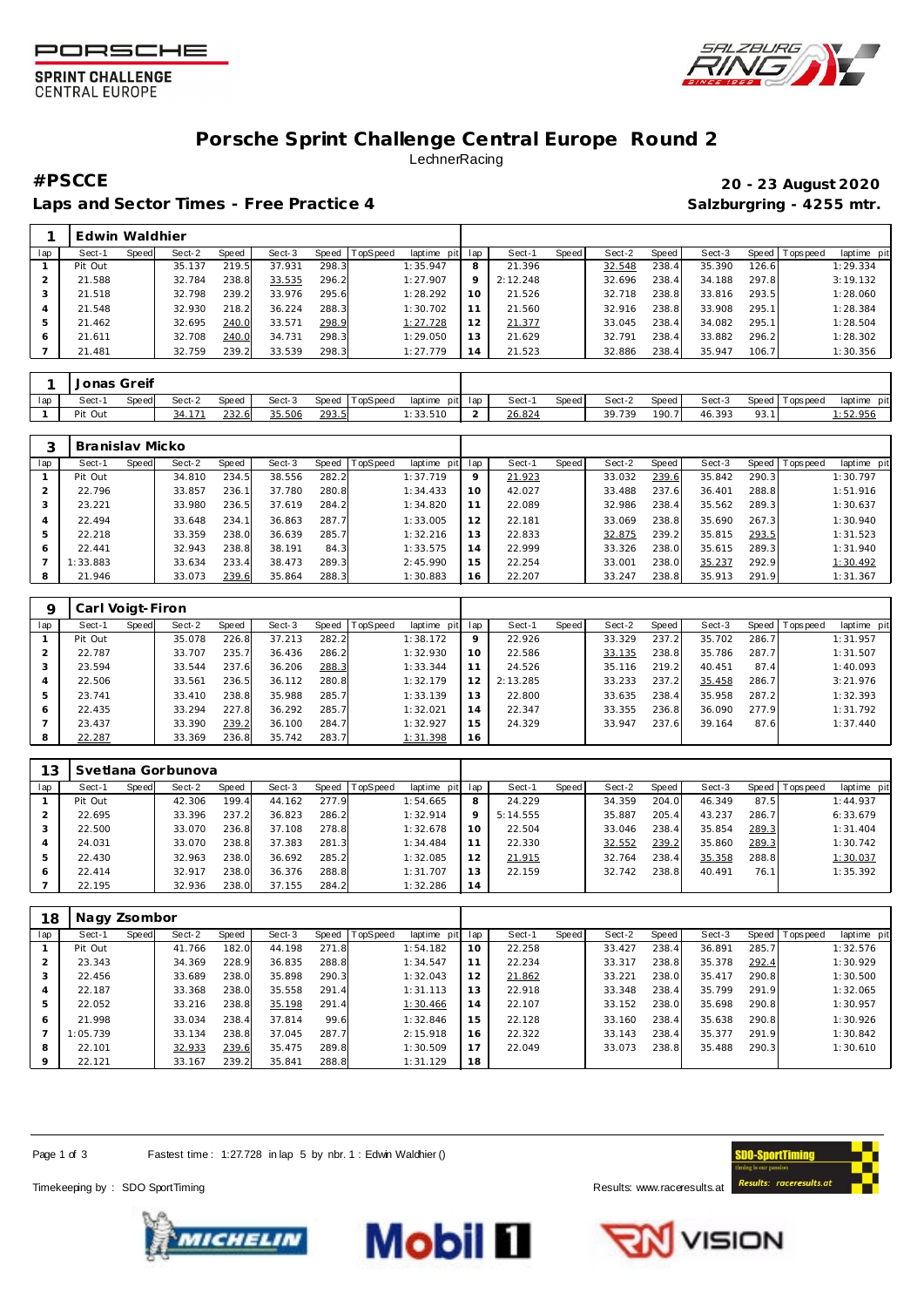





## **Porsche Sprint Challenge Central Europe Round 2** LechnerRacing

Laps and Sector Times - Free Practice 4 **Salzburgring - 4255 mtr.** And Salzburgring - 4255 mtr.

## **#PSCCE 20 - 23 August 2020**

| 26  | Jimmy Llibre |              |        |       |        |       |                 |             |         |        |       |        |       |        |       |                 |             |
|-----|--------------|--------------|--------|-------|--------|-------|-----------------|-------------|---------|--------|-------|--------|-------|--------|-------|-----------------|-------------|
| lap | Sect-1       | <b>Speed</b> | Sect-2 | Speed | Sect-3 | Speed | <b>TopSpeed</b> | laptime pit | lap     | Sect-1 | Speed | Sect-2 | Speed | Sect-3 |       | Speed Tops peed | laptime pit |
|     | Pit Out      |              | 37.343 | 219.8 | 36.260 | 294.5 |                 | 1:49.884    | $\circ$ | 22.038 |       | 32.777 | 238.4 | 34.996 | 291.4 |                 | 1:29.811    |
|     | 22.602       |              | 33.281 | 234.5 | 34.936 | 297.2 |                 | 1:30.819    | 10      | 22.309 |       | 32.789 | 239.2 | 34.776 | 293.5 |                 | 1:29.874    |
|     | 22.091       |              | 33.132 | 234.9 | 34.819 | 295.6 |                 | 1:30.042    |         | 22.057 |       | 33.110 | 238.8 | 36.551 | 291.9 |                 | 1:31.718    |
|     | 22.133       |              | 32.793 | 238.4 | 34.806 | 294.0 |                 | 1:29.732    | 12      | 22.072 |       | 32.960 | 238.8 | 35.337 | 281.3 |                 | 1:30.369    |
|     | 22.223       |              | 32.886 | 238.8 | 38.602 | 79.6  |                 | 1:33.711    | 13      | 24.158 |       | 32.882 | 238.8 | 34.778 | 292.4 |                 | 1:31.818    |
|     | 2:42.804     |              | 33.221 | 238.0 | 34.542 | 294.5 |                 | 3:50.567    | 14      | 22.129 |       | 33.026 | 238.4 | 35.182 | 292.4 |                 | 1:30.337    |
|     | 22.006       |              | 32.971 | 239.2 | 34.600 | 295.6 |                 | 1:29.577    | 15      | 22.171 |       | 32.869 | 237.6 | 39.094 | 77.7  |                 | 1:34.134    |
|     | 21.912       |              | 32.824 | 238.4 | 34.595 | 295.1 |                 | 1:29.331    | 16      |        |       |        |       |        |       |                 |             |

| 28  | Florian Biasi |       |        |       |        |          |          |                 |          |       |        |       |        |       |                 |             |
|-----|---------------|-------|--------|-------|--------|----------|----------|-----------------|----------|-------|--------|-------|--------|-------|-----------------|-------------|
| lap | Sect-1        | Speed | Sect-2 | Speed | Sect-3 | Speed IT | TopSpeed | laptime pit lap | Sect-1   | Speed | Sect-2 | Speed | Sect-3 |       | Speed Tops peed | laptime pit |
|     | Pit Out       |       | 41.084 | 187.0 | 38.720 | 123.2    |          | 1:43.362        | 23.905   |       | 34.428 | 232.6 | 39.267 | 271.8 |                 | 1:37.600    |
|     | 2:32.405      |       | 35.644 | 225.0 | 43.384 | 270.5    |          | 3:51.433        | 23.513   |       | 34.685 | 234.5 | 38.888 | 274.6 |                 | 1:37.086    |
|     | 23.226        |       | 36.359 | 229.7 | 41.046 | 264.7    |          | 1:40.631        | 23.144   |       | 34.407 | 228.6 | 40.626 | 91.8  |                 | 1:38.177    |
|     | 23.478        |       | 34.662 | 234.9 | 39.582 | 265.6    |          | 1:37.722        | 1:26.506 |       | 33.994 | 237.6 | 38.166 | 265.6 |                 | 2:38.666    |
|     | 25.279        |       | 35.277 | 230.8 | 42.149 | 267.3    |          | 1:42.705        | 23.492   |       | 33.920 | 238.0 | 39.776 | 275.5 |                 | 1:37.188    |

| 33  | Herbert Jerich |       |        |       |        |       |          |             |     |          |       |        |              |        |       |                  |             |
|-----|----------------|-------|--------|-------|--------|-------|----------|-------------|-----|----------|-------|--------|--------------|--------|-------|------------------|-------------|
| lap | Sect-1         | Speed | Sect-2 | Speed | Sect-3 | Speed | TopSpeed | laptime pit | lap | Sect-1   | Speed | Sect-2 | <b>Speed</b> | Sect-3 | Speed | <b>Tops peed</b> | laptime pit |
|     | Pit Out        |       | 36.831 | 231.  | 38.987 | 289.3 |          | 1:46.165    | 8   | 21.927   |       | 32.687 | 238.0        | 34.170 | 296.2 |                  | 1:28.784    |
|     | 22.504         |       | 33.070 | 239.2 | 35.051 | 296.7 |          | 1:30.625    | 9   | 21.868   |       | 33.149 | 241.2        | 34.486 | 296.7 |                  | 1:29.503    |
|     | 21.677         |       | 32.670 | 240.0 | 34.405 | 297.8 |          | 1:28.752    | 10  | 21.784   |       | 37.132 | 175.2        | 44.529 | 105.3 |                  | 1:43.445    |
|     | 21.762         |       | 37.479 | 173.9 | 41.285 | 110.2 |          | 1:40.526    |     | 2:03.979 |       | 33.392 | 239.6        | 35.262 | 299.4 |                  | 3:12.633    |
| 5   | I: 25.643      |       | 33.551 | 240.0 | 35.796 | 295.1 |          | 2:34.990    | 12  | 21.888   |       | 32.664 | 240.8        | 34.267 | 297.2 |                  | 1:28.819    |
| 6   | 23.970         |       | 33.501 | 239.6 | 35.178 | 297.2 |          | 1:32.649    | 13  | 21.732   |       | 32.627 | 240.8        | 34.235 | 298.3 |                  | 1:28.594    |
|     | 21.636         |       | 32.853 | 239.2 | 36.394 | 298.9 |          | 1:30.883    | 14  | 21.616   |       | 32.556 | 241.6        | 44.525 | 98.7  |                  | 1:38.697    |

| 63  | Leo Willert |       |        |       |        |       |          |             |     |           |       |        |       |        |       |                |             |
|-----|-------------|-------|--------|-------|--------|-------|----------|-------------|-----|-----------|-------|--------|-------|--------|-------|----------------|-------------|
| lap | Sect-1      | Speed | Sect-2 | Speed | Sect-3 | Speed | TopSpeed | laptime pit | lap | Sect-1    | Speed | Sect-2 | Speed | Sect-3 |       | Speed Topspeed | laptime pit |
|     | Pit Out     |       | 34.140 | 231.5 | 36.040 | 296.2 |          | 1:36.198    |     | 22.006    |       | 32.970 | 239.2 | 34.866 | 294.0 |                | 1:29.842    |
|     | 22.126      |       | 33.105 | 238.0 | 35.618 | 289.3 |          | 1:30.849    | 8   | 21.984    |       | 32.954 | 238.4 | 35.896 | 275.0 |                | 1:30.834    |
|     | 22.422      |       | 33.110 | 237.6 | 35.496 | 291.9 |          | 1:31.028    | Q   | 22.553    |       | 34.554 | 201.7 | 49.792 | 68.0  |                | 1:46.899    |
|     | 22.064      |       | 32.832 | 237.6 | 35.240 | 293.5 |          | 1:30.136    | 10  | 6: 44.470 |       | 33.143 | 238.0 | 34.990 | 294.5 |                | 7:52.603    |
|     | 22.052      |       | 33.026 | 237.6 | 35.370 | 290.8 |          | 1:30.448    |     | 22.137    |       | 33.336 | 238.0 | 35.170 | 291.9 |                | 1:30.643    |
|     | 22.264      |       | 33.072 | 237.2 | 36.141 | 292.9 |          | 1:31.477    | 12  |           |       |        |       |        |       |                |             |

| 80      |         |       | Klaus Boenighausen |       |        |       |          |                |     |        |       |        |       |        |       |            |             |
|---------|---------|-------|--------------------|-------|--------|-------|----------|----------------|-----|--------|-------|--------|-------|--------|-------|------------|-------------|
| lap     | Sect-1  | Speed | Sect-2             | Speed | Sect-3 | Speed | TopSpeed | laptime<br>pit | lap | Sect-1 | Speed | Sect-2 | Speed | Sect-3 | Speed | Tops pee d | laptime pit |
|         | Pit Out |       | 40.345             | 203.7 | 40.112 | 286.7 |          | 1:47.081       | 10  | 21.944 |       | 32.755 | 238.8 | 34.996 | 292.9 |            | 1:29.695    |
|         | 23.804  |       | 34.544             | 230.8 | 37.619 | 289.8 |          | 1:35.967       | 11  | 22.122 |       | 32.832 | 240.0 | 37.878 | 291.4 |            | 1:32.832    |
|         | 22.761  |       | 33.390             | 235.7 | 36.316 | 290.8 |          | 1:32.467       | 12  | 22.172 |       | 32.979 | 239.2 | 35.494 | 291.9 |            | 1:30.645    |
|         | 22.076  |       | 33.643             | 238.0 | 35.329 | 290.3 |          | 1:31.048       | 13  | 22.202 |       | 32.768 | 239.2 | 34.757 | 293.5 |            | 1:29.727    |
|         | 22.344  |       | 33.204             | 238.8 | 35.441 | 288.8 |          | 1:30.989       | 14  | 22.318 |       | 32.711 | 238.8 | 35.222 | 295.6 |            | 1:30.251    |
| 6       | 22.062  |       | 32.975             | 239.6 | 35.200 | 290.3 |          | 1:30.237       | 15  | 22.060 |       | 32.896 | 239.6 | 35.503 | 289.3 |            | 1:30.459    |
|         | 22.164  |       | 33.081             | 238.4 | 35.273 | 287.7 |          | 1:30.518       | 16  | 22.690 |       | 33.934 | 237.2 | 36.929 | 285.7 |            | 1:33.553    |
| 8       | 21.960  |       | 32.840             | 239.6 | 34.952 | 292.9 |          | 1:29.752       | 17  | 22.408 |       | 32.908 | 239.2 | 35.073 | 291.9 |            | 1:30.389    |
| $\circ$ | 22.070  |       | 32.847             | 239.6 | 34.929 | 290.8 |          | 1:29.846       | 18  |        |       |        |       |        |       |            |             |

| 98  | Heinz Halek |       |        |       |        |       |          |             |         |        |              |        |       |        |       |                 |             |
|-----|-------------|-------|--------|-------|--------|-------|----------|-------------|---------|--------|--------------|--------|-------|--------|-------|-----------------|-------------|
| lap | Sect-1      | Speed | Sect-2 | Speed | Sect-3 | Speed | TopSpeed | laptime pit | lap     | Sect-1 | <b>Speed</b> | Sect-2 | Speed | Sect-3 |       | Speed Tops peed | laptime pit |
|     | Pit Out     |       | 43.360 | 142.4 | 40.324 | 285.7 |          | 1:49.320    | 8       | 22.494 |              | 33.086 | 236.5 | 37.919 | 285.2 |                 | 1:33.499    |
| 2   | 23.164      |       | 33.628 | 234.5 | 37.122 | 288.8 |          | 1:33.914    | $\circ$ | 22.539 |              | 33.083 | 237.6 | 35.763 | 293.5 |                 | 1:31.385    |
| 3   | 22.585      |       | 33.333 | 238.4 | 36.572 | 285.2 |          | 1:32.490    | 10      | 22.285 |              | 32.958 | 237.2 | 35.686 | 289.8 |                 | 1:30.929    |
| 4   | 22.468      |       | 33.397 | 237.2 | 36.189 | 290.3 |          | 1:32.054    | 11      | 22.125 |              | 32.868 | 239.2 | 35.386 | 290.8 |                 | 1:30.379    |
| 5   | 22.480      |       | 33.009 | 236.5 | 36.183 | 289.3 |          | 1:31.672    | 12      | 22.535 |              | 33.039 | 238.4 | 35.406 | 290.8 |                 | 1:30.980    |
| 6   | 22.114      |       | 32.947 | 238.0 | 36.182 | 290.3 |          | 1:31.243    | 13      | 22.311 |              | 32.988 | 238.4 | 35.470 | 292.9 |                 | 1:30.769    |
|     | 22.253      |       | 34.552 | 220.9 | 36.915 | 287.2 |          | 1:33.720    | 14      | 22.133 |              | 32.841 | 240.0 | 36.836 | 284.2 |                 | 1:31.810    |

Page 2 of 3 Fastest time: 1:27.728 in lap 5 by nbr. 1 : Edwin Waldhier ()

Timekeeping by : SDO SportTiming **Results: WWW.raceresults.at** 







VISION